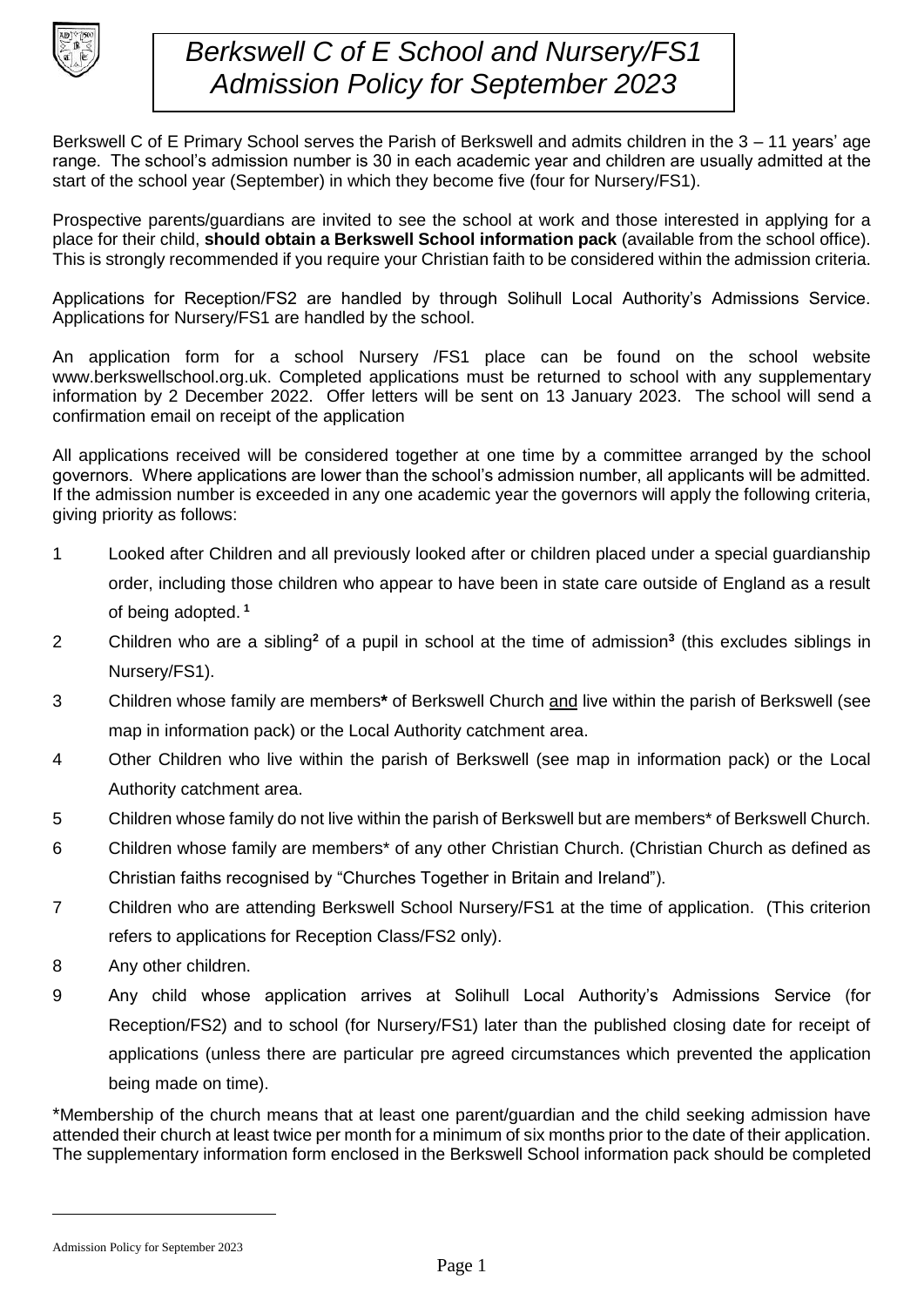and returned to the **school**. If attending Berkswell Church, you must notify the Church Administrator on the occasion of your first attendance.

Please remember that if you wish your Church membership to be taken into consideration, you should attach a letter from your minister confirming your membership.

 Within each category, the distance will be measured from a child's home to the school according to the measurement system used by Solihull Local Authority for Reception/FS2 and by school for Nursery/FS1; closest being offered first. In the event of a tie, the place will be determined by random allocation.

Where a child lives with two parents at separate addresses, the home address is the place where the child is permanently resident with his or her parents. If care is shared between two parents, you will need to provide a copy of the court order defining the arrangement to the council. In the absence of a court order, the council will use the address of the parent who is in receipt of the child benefit. You will need to send a copy of your child benefit award for the last two years.

The home address is the place where the child is permanently resident with his or her parents. Where care is shared between two parents, parents will need to provide a copy of the court order defining the arrangement. In the absence of a court order, we will use the address of the parent who is in receipt of the child benefit. Parents will need to send a copy of your child benefit award for the last two years.

Distances are measured in a straight line from home to school by Solihull admissions system. The admissions system uses six-figure grid references provided by the Local Land and Property Gazetteer (LLPG). The grid references provide a unique point on each property.

- The Governors of Berkswell C of E Primary School have a duty to admit any Child with an education health and care plan that names the school. Any such admission will reduce the number of places available to other applicants.
- The criteria are applied with regard to Equal Opportunities and without reference to a child's abilities or aptitudes.

**<sup>1</sup>** Children within Local Authority care as defined in Section 22 of the Children's Act 1989, for example children in residential homes or foster care, and also children who were previously looked after, but ceased to be so because they were adopted (under the terms of the Adoption & Children's Act 2002) or because they became subject to a child arrangements order or special guardianship order (under the terms of the Children's Act 1989).

**2** A brother or sister must live at the same address and could be:

- A brother or sister sharing the same parents;
- a half-brother or half-sister, where two children share one parent; a stepbrother or stepsister, where two children are related by a parent's marriage or civil partnership (a formal arrangement that gives same-sex couples the same legal status as married couples);
- · the separate children of a couple who live together; or
- an adopted or fostered brother or sister.

**<sup>3</sup>**Twins and children from multiple births may be treated as "excepted children" under the terms of Infant Class Size regulations, when one of the siblings is the  $30<sup>th</sup>$  child to be admitted.

## **The offer – September Nursery/FS1 and Reception/FS2 entry**

For Reception/FS2, Solihull Local Authority, will make offers by letter on behalf of the Governors. For Nursery/FS1 offers will be made directly by the school. Parents/guardians will be required to accept or decline the offer by a specified date. If places then become available as they have been declined, they will be released to children whose applications were initially unsuccessful.

## **Unsuccessful applications**

Parents/guardians will be informed if they have been unsuccessful in obtaining a place for their child. This letter will inform parents/guardians that they have the right of appeal.

Admission Policy for September 2023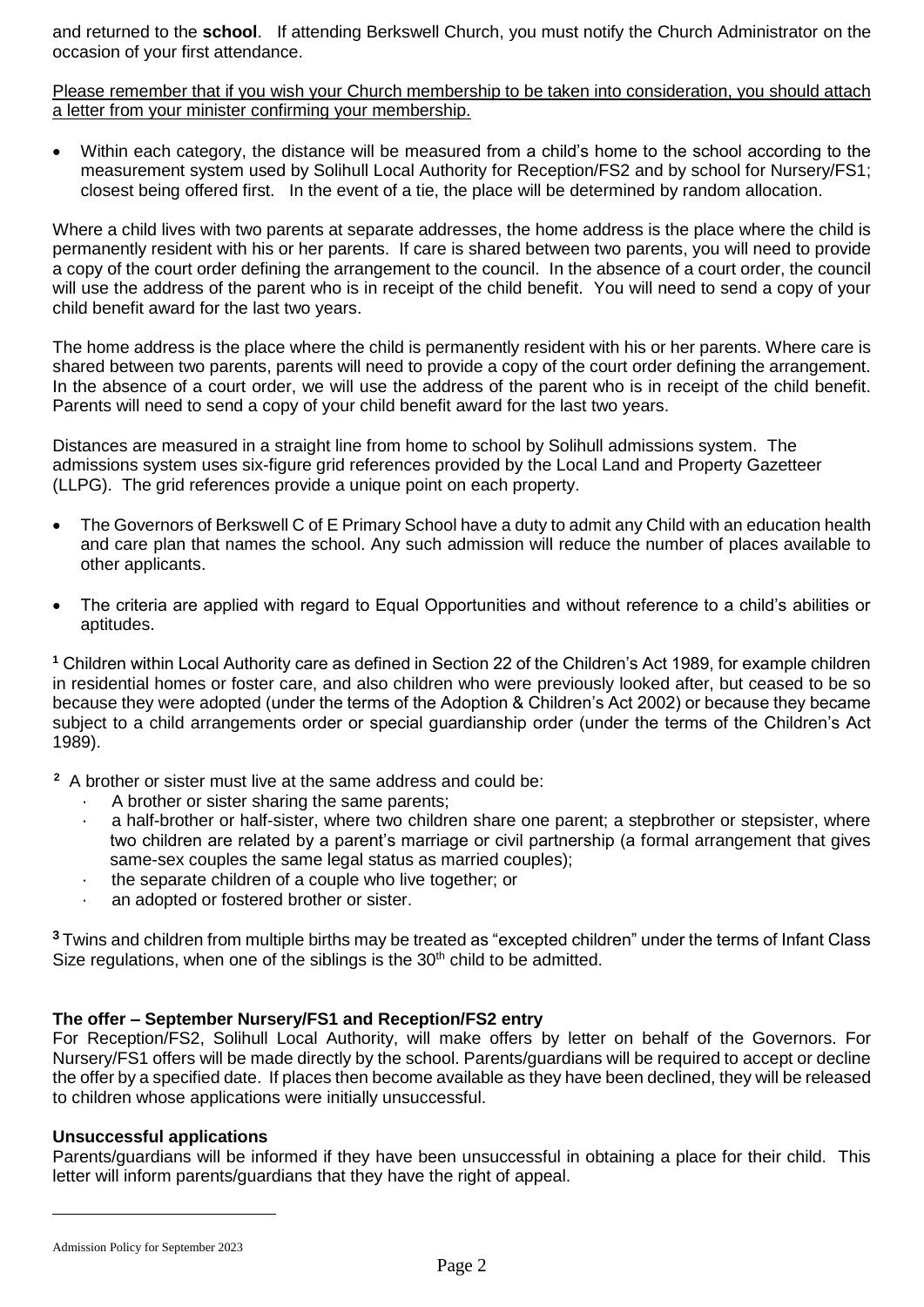The names of children not offered a place in either Nursery/FS1 or Reception/FS2 year groups will be placed on a waiting list. For Reception/FS2, the list will be held by the Local Authority until the end of the Autumn term. The waiting list for Nursery/FS1 will be held by the school until the end of the Autumn term. Should places become available, offers will be made in accordance with the admissions criteria detailed in the policy.

#### **Appeals process**

Parents/guardians who wish to appeal against the decision of the Governors to refuse admission, should complete an appeals form stating the grounds for their appeal and send to the Clerk to the Independent Appeals Panel c/o the Diocesan Board of Education, within 20 days from the refusal. The appeals form may be downloaded from the school's website or requested from the school office.

- The Independent Admission Appeal Panel, appointed by Coventry Diocesan Board of Education, will consider the appeal and make its decision accordingly. Parents/guardians are given the opportunity to present their case to the panel and are informed of the result within 5 school working days following the appeal.
- Unless there have been significant changes in circumstances relevant to the application, the Governors will not consider a further appeal within the same academic year.
- It must be noted that there is no right of appeal for Nursery/FS1 places, as Nursery education is not statutory.

#### **Admission at other times – all year groups**

An application for admission during the school year can be made at any point. Parents/guardians are encouraged to visit the school so that they can make an informed choice about whether the school is right for their child. Applications should be made on the Solihull Local Authority form and returned directly to the Admissions Team at Solihull Local Authority, which coordinates admissions throughout the school year on behalf of the governors. The supplementary information form in the Berkswell School information pack and a minister's letter should be returned directly to the school if a parent/guardian wishes their church attendance to be taken into account in the application process. The school follow the local authority fair access and inyear processes.

The Governors will consider each application; if the number in the appropriate year group is lower than the admission number, a place will be offered by the Local Authority on the Governors' behalf. The school must respond to the applications within 15 days of receipt.

Where the year group is oversubscribed, the Governors can refuse admission even if the child is within the parish of Berkswell. There is no right of appeal for Nursery/FS1 places, as Nursery education is not statutory.

Parents/guardians whose child has not been offered a place during the year should contact the Local Authority if they wish their child's name to be placed on the school's waiting list. The waiting list will be held, in strict oversubscription criteria order, by the Local Authority until the end of the school year. Parents/guardians should confirm their continued interest in remaining on the waiting list, to the Local Authority the week before each half term break. Should places become available, offers will be made by the Local Authority on behalf of the Governors in accordance with the oversubscription criteria within this policy.

The Governors of Berkswell C of E Primary School comply with Equal Opportunities legislation and the Fair Access Protocol operated by Solihull Local Authority.